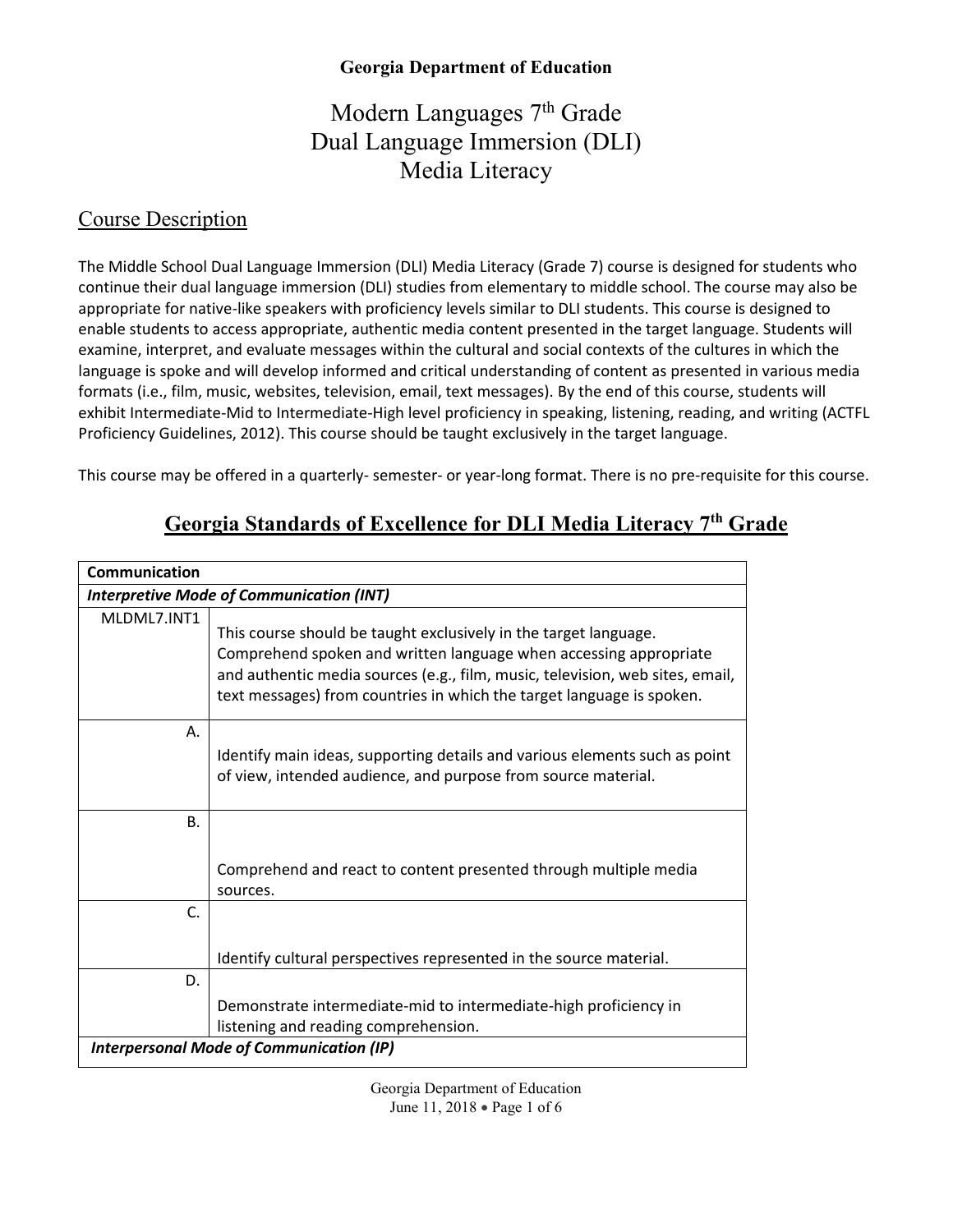| MLDML7.IP1 |                                                                             |
|------------|-----------------------------------------------------------------------------|
|            | Participate in oral and written exchanges utilizing appropriate authentic   |
|            | media sources (e.g., film, music, television, web sites, email, text        |
|            | messages) from countries in which the target language is spoken.            |
|            |                                                                             |
| А.         | Use register appropriate to the situation.                                  |
| В.         | Respond to questions and statements.                                        |
| C.         | Respond and produce questions and statements.                               |
| D.         | Paraphrase and summarize information.                                       |
| Ε.         | Utilize appropriate grammar and syntax.                                     |
| F.         | Use a variety of vocabulary including idiomatic and culturally appropriate  |
|            | expressions.                                                                |
| G.         | demonstrate intermediate-mid to intermediate-high proficiency in            |
|            | interpersonal speaking and writing                                          |
| MLDML7.IP2 | Initiate and sustain interaction using various communication strategies     |
|            | when utilizing appropriate and authentic media sources (e.g., film, music,  |
|            | television, web sites, email, text messages) from countries in which the    |
|            | target language is spoken.                                                  |
| Α.         | Request for repetition, clarification, and explanation.                     |
|            |                                                                             |
| <b>B.</b>  |                                                                             |
|            | Participate in extended oral and written activities reflecting the present, |
|            | with some usage of past and future tenses.                                  |
|            |                                                                             |
| C.         |                                                                             |
|            |                                                                             |
|            | Use paraphrasing, circumlocution, body language, and other creative         |
|            | means to convey and comprehend messages.                                    |
| D.         | use self-correction                                                         |
| Е.         | Describe and elaborate.                                                     |
|            | <b>Presentational Mode of Communication (P)</b>                             |
|            |                                                                             |
| MLDML7.P1  |                                                                             |
|            | Present information orally and in writing using familiar and new            |
|            | vocabulary, phrases, and patterns in increasingly complex sentences         |
|            | incorporating appropriate and authentic media sources (e.g., film, music,   |
|            | television, web sites, email, text messages) from countries in which the    |
|            | target language is spoken.                                                  |
| Α.         |                                                                             |
|            | Summarize and communicate main ideas and supporting details from a          |
|            | variety of appropriate authentic media sources.                             |
|            |                                                                             |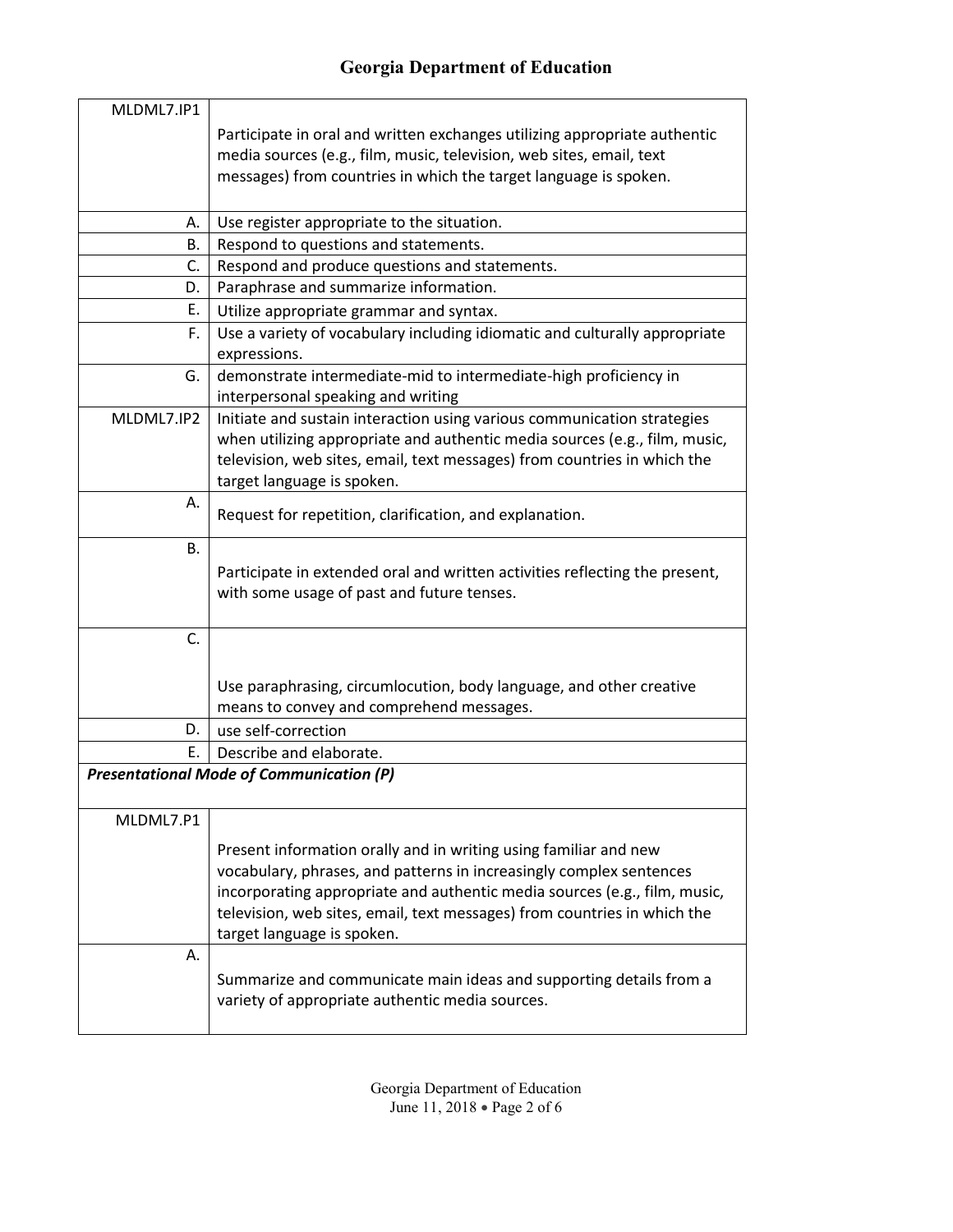| В.                                                         | Produce brief oral presentations (with few errors in present tense, some<br>errors with past and future tenses).                                                                                                                                                                                                      |  |
|------------------------------------------------------------|-----------------------------------------------------------------------------------------------------------------------------------------------------------------------------------------------------------------------------------------------------------------------------------------------------------------------|--|
| C.                                                         | Write lengthier, organized compositions (few errors in present tense,<br>some errors with past and future tenses).                                                                                                                                                                                                    |  |
| D.                                                         | Prepare and present organized, practiced, culturally authentic<br>presentations (e.g. poetry, skits, essays, or stories).                                                                                                                                                                                             |  |
| Ε.                                                         | Demonstrate intermediate-mid to intermediate-high proficiency in<br>presentational speaking and writing.                                                                                                                                                                                                              |  |
| MLDML7.IP2                                                 | Employ a variety of communication strategies in preparing and giving oral<br>and written presentations incorporating the themes derived from<br>appropriate and authentic media sources (e.g., film, music, television, web<br>sites, email, text messages) from countries in which the target language is<br>spoken. |  |
| А.                                                         | Present in extended oral and written activities reflecting the present, with<br>usage of past and future tenses.                                                                                                                                                                                                      |  |
| В.                                                         | Utilize paraphrasing, circumlocution, body language, and other creative<br>strategies to convey messages.                                                                                                                                                                                                             |  |
| C.                                                         | Utilize organizational strategies (i.e., developing beginning, middle, and<br>conclusion, pacing, and delivery).                                                                                                                                                                                                      |  |
| D.                                                         | Use self-correction.                                                                                                                                                                                                                                                                                                  |  |
| Ε.                                                         | Demonstrate proper pronunciation, intonation, and writing conventions.                                                                                                                                                                                                                                                |  |
| F.                                                         | Demonstrate competency in culturally appropriate use of register and<br>consideration of audience.                                                                                                                                                                                                                    |  |
| G.                                                         | Demonstrate use of transitional words, phrases, and cohesive devices.                                                                                                                                                                                                                                                 |  |
| <b>Cultural Perspectives, Practices, and Products (CU)</b> |                                                                                                                                                                                                                                                                                                                       |  |

Georgia Department of Education June 11, 2018 • Page 3 of 6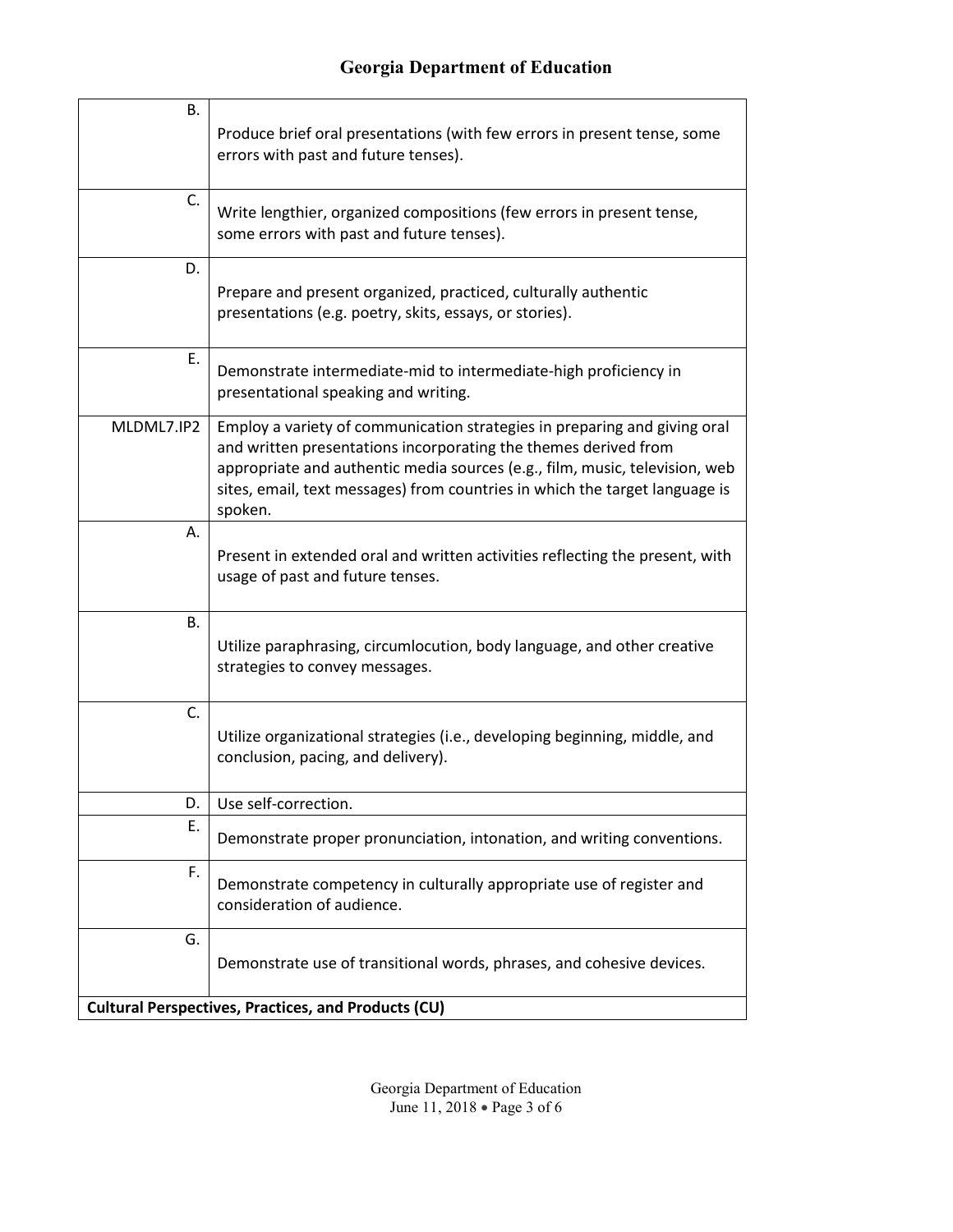| MLDML7.CU1                                                                                                                                                                                                                                                                                                                                  | Understand, describe, and discuss cultural practices, products, and<br>perspectives from appropriate and authentic media sources (e.g., film,<br>music, television, web sites, email, text messages) from countries in which<br>the target language is spoken.                                                                                     |  |
|---------------------------------------------------------------------------------------------------------------------------------------------------------------------------------------------------------------------------------------------------------------------------------------------------------------------------------------------|----------------------------------------------------------------------------------------------------------------------------------------------------------------------------------------------------------------------------------------------------------------------------------------------------------------------------------------------------|--|
| А.                                                                                                                                                                                                                                                                                                                                          | Discuss how the viewpoints of people in countries where the target<br>language is spoken are reflected in their practices and products (i.e.,<br>political systems, art, architecture, music, history, and literature) as well as<br>the content of their appropriate and authentic media sources.                                                 |  |
| В.                                                                                                                                                                                                                                                                                                                                          | Identify and discuss how cultural practices, products, and perspectives are<br>evidenced in target culture media and compare these to U.S. media.                                                                                                                                                                                                  |  |
|                                                                                                                                                                                                                                                                                                                                             | <b>Connections, Comparisons, and Communities (CCC)</b>                                                                                                                                                                                                                                                                                             |  |
| MLDML7.CCC1                                                                                                                                                                                                                                                                                                                                 |                                                                                                                                                                                                                                                                                                                                                    |  |
|                                                                                                                                                                                                                                                                                                                                             | Identify and discuss how language, literacy, cultural competencies, and<br>media literacy in the target language connect to competitive advantages in<br>a variety of career fields in the U.S. and abroad.                                                                                                                                        |  |
| MLDML7.CCC2                                                                                                                                                                                                                                                                                                                                 | Involve cultural representatives and organizations to learn firsthand<br>perspectives from natives of the culture(s) and countries where the native<br>language is spoken; communicate when appropriate with pre-screened<br>native speakers using a variety of media sources (e.g., film, music,<br>television, web sites, email, text messages). |  |
| <b>Developed</b>                                                                                                                                                                                                                                                                                                                            | Modern Languages Middle School DLI Media Literacy (Grade 7). Summary of Skills                                                                                                                                                                                                                                                                     |  |
| Typical ML Middle School DLI Media Literacy (grade 7) students will exhibit varying levels of<br>proficiency. The following list is intended to guide instruction and to assist teachers with their<br>planning by providing a two-page reference to the elements described in the Georgia<br>Standards of Excellence for Modern Languages. |                                                                                                                                                                                                                                                                                                                                                    |  |
| <b>Skills developed in MLDML7</b>                                                                                                                                                                                                                                                                                                           |                                                                                                                                                                                                                                                                                                                                                    |  |
| The students:                                                                                                                                                                                                                                                                                                                               |                                                                                                                                                                                                                                                                                                                                                    |  |
| MLDML7.IP1A                                                                                                                                                                                                                                                                                                                                 | Use appropriate register                                                                                                                                                                                                                                                                                                                           |  |
| В.                                                                                                                                                                                                                                                                                                                                          | Respond to questions and statements                                                                                                                                                                                                                                                                                                                |  |
| C.                                                                                                                                                                                                                                                                                                                                          | Respond and produces questions and statements                                                                                                                                                                                                                                                                                                      |  |
| MLDML7.IP1D                                                                                                                                                                                                                                                                                                                                 | Paraphrase and summarize                                                                                                                                                                                                                                                                                                                           |  |
| E                                                                                                                                                                                                                                                                                                                                           | Use appropriate grammar and syntax                                                                                                                                                                                                                                                                                                                 |  |
| F                                                                                                                                                                                                                                                                                                                                           | Use a variety of vocabulary and expressions                                                                                                                                                                                                                                                                                                        |  |
| G                                                                                                                                                                                                                                                                                                                                           | Demonstrate Intermediate-Mid to Intermediate-High Proficiency                                                                                                                                                                                                                                                                                      |  |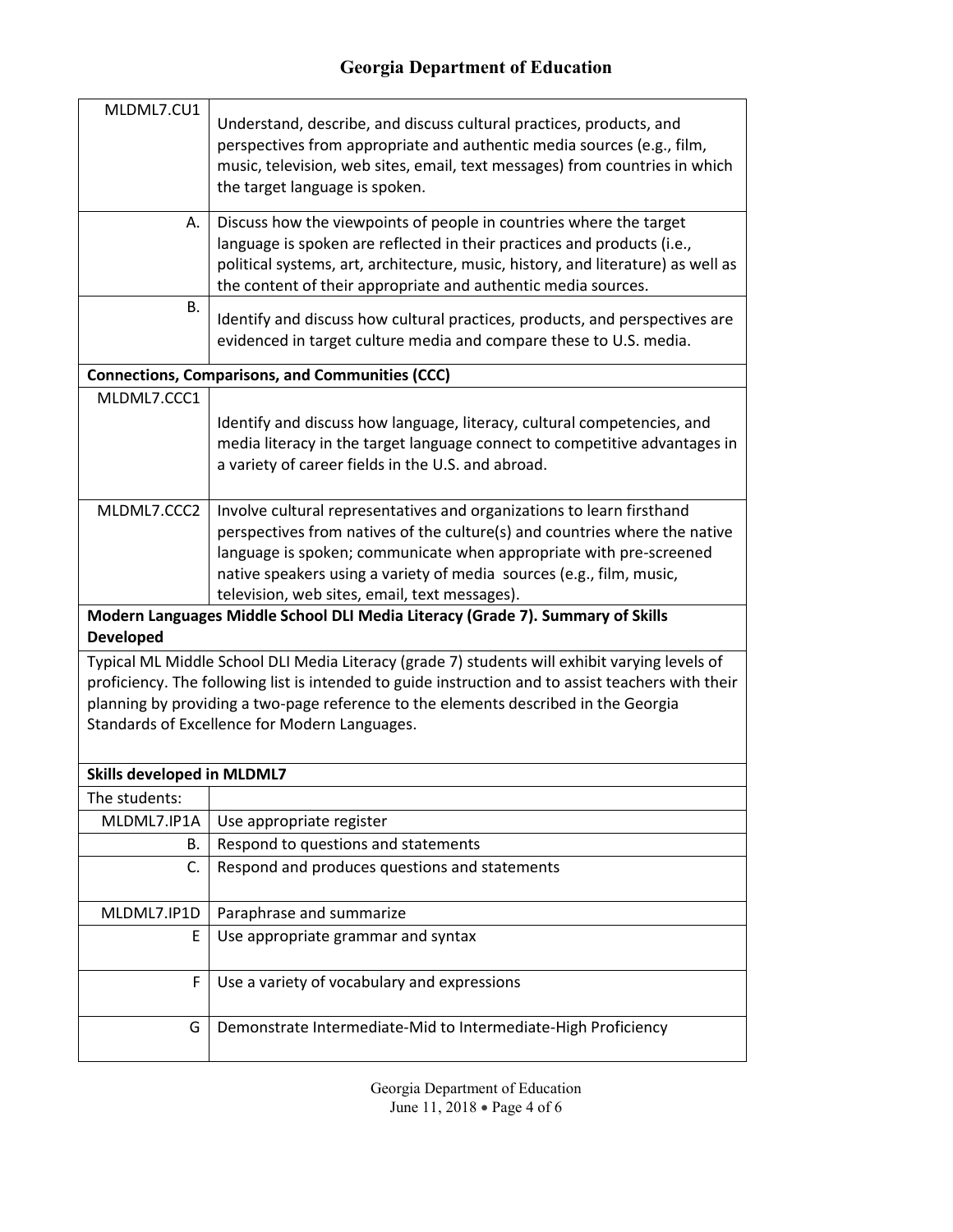| MLDML7.IP2A  | Request repetition, clarification, and explanation                                     |
|--------------|----------------------------------------------------------------------------------------|
| B            | Participate in oral and written                                                        |
| C            | Use paraphrasing, circumlocution, and other means to convey and                        |
|              | comprehend                                                                             |
| D            | Use self correction                                                                    |
| E            | Describe and elaborate                                                                 |
| F            | Use proper pronunciation, intonation, and writing conventions                          |
| G            | Use culturally appropriate gestures                                                    |
| H.           | Use transitional words, phrases, and cohesive devices                                  |
| MLDML7.INT1A | Identify main ideas and supporting details                                             |
| B            | Understand subtleties of meaning                                                       |
| $\mathsf{C}$ | Recognize timeframe, mood, aspect, and voice                                           |
| D            | Comprehend and react to current events and issues                                      |
| E            | Understand connected discourse                                                         |
| F            | Identify cultural perspectives                                                         |
| G            | Demonstrate Intermediate-Mid Proficiency                                               |
| MLDML7.P1A   | Summarize and communicate main ideas and supporting details                            |
| B            | Produce brief oral presentations                                                       |
| C            | Write short, organized compositions                                                    |
| D            | Prepare and present culturally authentic presentations                                 |
| MLDML7.P1E   | Demonstrate Intermediate-Mid to Intermediate-High Proficiency                          |
| MLDML7.P2A   | Present extended discourse in multiple timeframes                                      |
| MLDML7.P2B   | Use circumlocution, paraphrasing, and other strategies.                                |
| C            | Utilize organizational strategies to prepare presentations                             |
| D            | Use self correction                                                                    |
| E            | Use proper pronunciation, intonation, and writing conventions                          |
| F            | Appropriate use of register and consideration of audience                              |
| G            | Use transitional words, phrases, and cohesive devices                                  |
| MLDML7.CU1   | Understand, describe, and discuss products and perspectives of the<br>culture studied. |
| MLDML7.CCC1  | Identify and discuss connections with career fields.                                   |
| MLDML7.CCC2  | Practice language with native speakers.                                                |
|              | Modern Languages Middle School DLI (language) Media Literacy (Grade 7): Course Themes  |